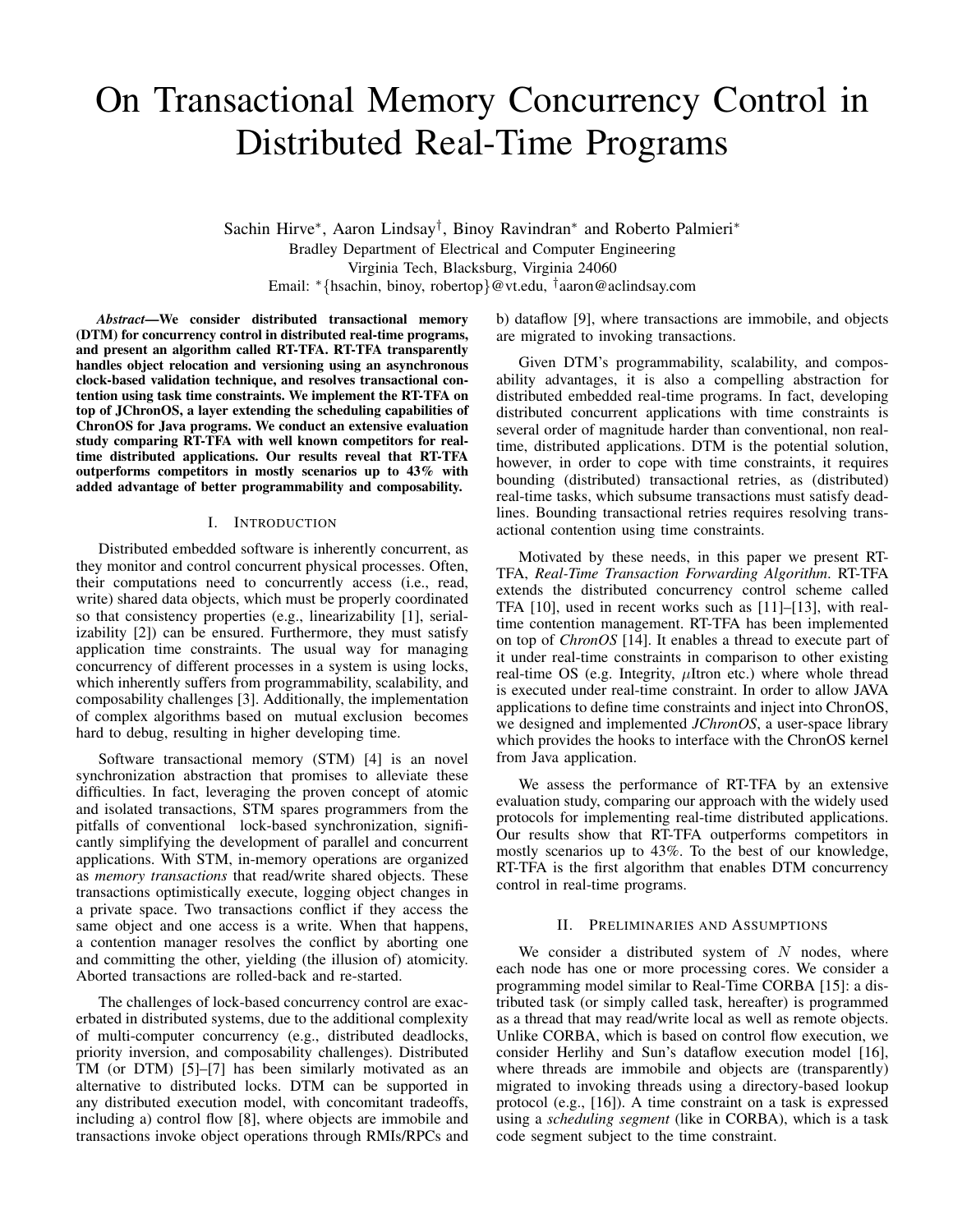We assume  $n \neq N$  sporadic tasks  $\tau_1, \tau_2, \dots, \tau_n$ , with a minimum period of  $t(\tau_i)$ . A task  $\tau_i$ 's  $m^{th}$  instance is denoted  $\tau_i^m$ , and has a relative deadline  $D(\tau_i^m) = t(\tau_i)$ . Since we focus on real-time (distributed) tasks, for the rest of the paper, we restrict our attention to code inside task scheduling segments. Each task's scheduling segment may contain non-atomic as well as atomic code sections. The worst case execution time (WCET)  $c_i$  of a task  $\tau_i$  is the sum of its worst case execution time of non-atomic sections  $(C_i)$  and atomic sections  $(s_i)$ .

Each object  $\theta$ , can be accessed by multiple atomic sections (and therefore multiple tasks). An atomic section may involve reading/writing (one or more) local/remote shared objects. An atomic section's length is the sum of the execution costs of: 1) acquisition of objects from remote node, 2) local modifications on object, 3) acquisition of locks from remote node, and 4) communication cost for remote requests  $\rho$ . If one or more atomic sections conflict, it is resolved by committing one section and aborting/retrying the others, which increases the time to commit the aborted ones. The retry cost  $RC(\tau_i)$  is the total time that a task  $\tau_i$  executes its aborted atomic sections. Response time of  $\tau_i$  i.e.  $R(\tau_i)$ , is sum of  $\tau_i$ 's WCET  $(c_i)$ , retry cost  $RC(\tau_i)$ , and the interference caused by other tasks to  $\tau_i$ .

We assume a network with bounded communication delay (e.g., [17]), denoted  $\rho_{max}$ . Node clocks are synchronized (e.g., [18]), and clock drift is bounded by  $\delta_{max}$ . Each task is assumed to have a programmer-supplied exception handler. We consider a termination model [19] for task failures including those due to time-constraint violations. If a task has missed its deadline, the handler is immediately executed on all nodes where the task may be accessing objects. The handler is assumed to perform the necessary recovery actions.

#### III. OVERVIEW OF TFA

For completeness, we overview TFA. TFA [20] builds on the TL2 algorithm proposed for multiprocessor TM [21]. It is a data flow based, distributed transaction management algorithm, which provides atomicity, consistency, and isolation properties. Under TFA, operations on distributed objects are buffered and locks on objects are acquired at commit time. On successful acquisition of locks, objects are updated. Otherwise, the transaction is aborted by releasing all previously acquired locks and retried.

In contrast to TL2's central clock, TFA uses independent, per-node transactional clocks and provides a mechanism to establish the "happens before" relationship between significant events (e.g., write-after-write, read-after-write). Upon a transaction's successful commit, a node increments its local clock. An object's version is defined by the local clock at the time of the object's last modification. When a local object is accessed by a transaction, as part of validation, the object version is compared with the transaction's starting time. If the object's version is newer, the transaction is aborted and retried.

For validating remote objects, TFA employs a technique called "transaction forwarding:" when a transaction requests access to a remote object, the local clock is piggybacked with the request to the remote node. The remote node advances its clock to the sender's clock if its clock is older; otherwise, no update is made to the remote clock. The remote node then sends the object copy with its clock value. Upon receipt, the local node (i.e., the sender) compares the remote clock

value with the transaction starting time. If the remote clock is newer, the transaction's read-set is validated by checking whether any other object in the read-set has been updated to a version newer than the transaction starting time. If the read-set validation succeeds, then the transaction starting time is advanced to the remote clock value (i.e., "forwarded"). Otherwise, the transaction is aborted and re-issued.

When a transaction reaches the commit stage, it first acquires locks on all the objects in its write-set. On successful lock acquisition, the objects are updated and the transaction committing node is published as the new host of the updated objects. If lock acquisition fails for any object, all acquired locks are released, and the transaction is aborted and re-issued.

*Illustrative Example.* Consider three nodes,  $N_1$ ,  $N_2$ , and  $N_3$ , each running transactions  $T_1$ ,  $T_2$ , and  $T_3$ , respectively (see Figure 1).  $N_2$  hosts object  $\theta$  and is considered  $\theta$ 's "owner." Nodes maintain a local transactional clock, which is incremented when transactions running on them commit.  $T_3$  starts at local clock  $lc_3 = 12$  and requests  $\theta$  from  $N_2$  at  $lc<sub>3</sub> = 16$ . N<sub>2</sub> compares the received clock value with its local clock  $lc_2 = 12$  and advances its clock to  $lc_2 = 16$ . After some time,  $T_1$  starts at local clock  $lc_1 = 14$  and requests  $\theta$ from  $N_2$  at  $lc_1 = 19$ . At  $N_2$ , no change is made to its local clock  $lc_2$ , since  $rc = 19 < lc_2 = 21$ . When  $N_1$  receives the response from  $N_2$ , it observes that  $lc_1 = 19 < rc = 21$ . Therefore, it forwards  $T_1$  to start at  $lc_1 = 21$  and validates all other objects accessed earlier by  $T_1$ . Later,  $T_3$  acquires the lock on  $\theta$  at  $N_2$  and updates  $\theta$  at local clock  $lc_3 = 25$ . Now,  $N_3$  holds the ownership of  $\theta$ , but leaves  $\theta$  locked at  $N_2$ . When  $T_1$  tries to acquire the lock on  $\theta$ , it may find  $N_2$  or  $N_3$  as the object owner depending on when  $N_3$  successfully publishes its ownership of  $\theta$ . If  $T_1$  requests the lock on  $\theta$  from  $N_2$ , it fails due to the existing lock on  $\theta$  and aborts. Otherwise, if  $T_1$  finds  $N_3$  as the owner, it acquires the lock, but fails during read-set validation. Therefore,  $T_1$  releases the lock acquired on  $\theta$  at  $N_3$  and aborts.  $T_1$  retries and requests  $\theta$  again from the new owner  $N_3$ . Concurrently, another transaction  $T_2$  also receives  $\theta$ , but  $T_1$  acquires the lock on  $\theta$  earlier than  $T_2$  and commits. As a result,  $T_2$  aborts and retries.  $T_2$  finally commits at  $lc_2 = 44$  and becomes the new object owner.

### IV. RT-TFA

*Overview.* Since TFA is agnostic to task time constraints, it can cause priority inversions, causing higher priority tasks to miss their time constraints. For example, in Figure 1, if the deadlines  $d_1$ ,  $d_2$ , and  $d_3$ , of the parent tasks of transactions  $T_1$ ,  $T_2$ , and  $T_3$ , respectively, are such that  $d_1 > d_2 > d_3$ , then it is possible that transactions will commit in a different order than their respective deadlines. From Figure 1, even though  $T_2$ 's urgency is greater than  $T_1$ 's,  $T_1$  commits earlier than  $T_2$ . Therefore,  $T_2$  may not be able to meet its deadline, though there might be enough slack time for  $T_1$  to commit later.

RT-TFA extends TFA to support transactions that execute under time constraints. Under RT-TFA, task scheduling segments are scheduled at each node using EDF. Transactions inherit the deadlines of their parent tasks: when atomic sections attempt to access and modify local or remote shared objects, they may be subject to object access conflicts. Those conflicts are resolved using the deadlines of the sections' parent tasks.

RT-TFA inherits all properties of TFA: objects are acquired at encounter time, transaction clock values are exchanged, and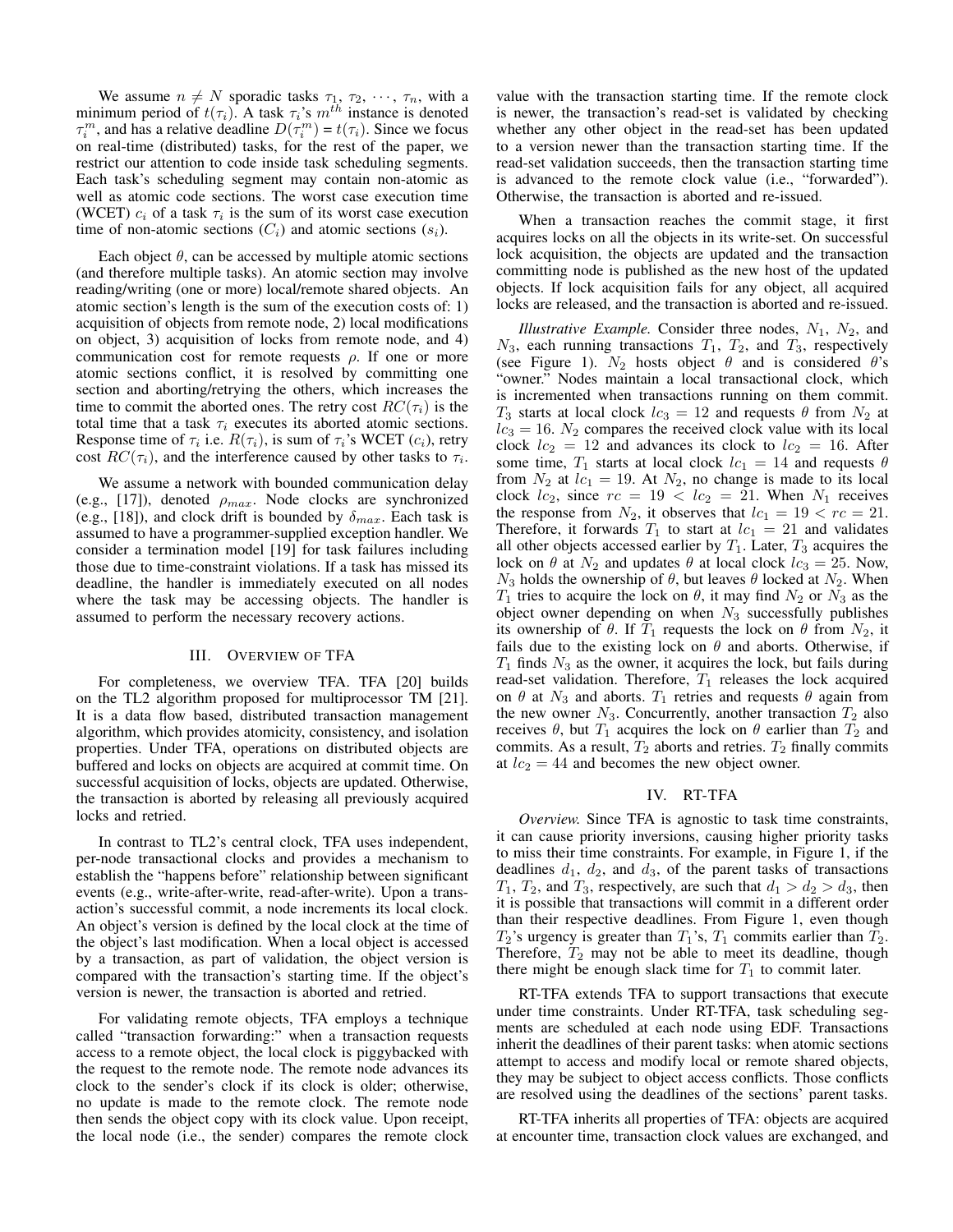

Fig. 1. Example transaction execution under TFA.

transaction forwarding is conducted. However, in addition to the local clock, the object requester also sends the deadline of the transaction (when the object is remote). The object holder maintains a list of all the requesters for the shared object in a deadline-ordered queue, and grants the object to the earliest deadline transaction. If an earlier deadline transaction  $T_a$  requests an object  $\theta$  which was previously granted to a later deadline transaction  $T_b$ , then  $T_b$  is aborted and  $\theta$  is granted to  $T_a$ .  $T_b$  joins the deadline-ordered wait queue for  $\theta$ . When  $T_a$ commits, it signals  $T_b$  to retry.

After acquiring the object, a transaction moves forward to acquire the remaining objects or to make changes on locally buffered objects. Shared objects are updated after the transaction acquires locks on the objects. A committing transaction signals the next transaction in the (deadline-ordered) wait queue to resume, which then retries the object acquisition from the new object owner. In this way, transactions commit in their deadline order.

*Illustrative Example.* Nodes  $N_1$ ,  $N_2$ , and  $N_3$ , which are clock-synchronized, run tasks  $\tau_1$ ,  $\tau_2$ , and  $\tau_3$ , respectively. The absolute deadlines of these tasks are in time order of  $d_1$  >  $d_2 > d_3$ . N<sub>3</sub> hosts an object  $\theta$ , and is its owner.

 $\tau_1$  starts executing on  $N_1$  and contains a transaction  $T_1$ .  $T_1$  starts a read or write operation on  $\theta$ , as shown in Figure 2.  $T_1$  sends the request to access  $\theta$  to  $N_3$ , and piggybacks its transaction clock and absolute deadline  $(lc_1, d_1)$  with the request. When  $N_3$  receives this request, it replies back with its remote clock  $(rc_3)$  and adds this entry to its object ID/deadline list map  $\langle ID(\theta), list(d(\tau_i)) \rangle$ . Little later  $\tau_2$  at  $N_2$  initiates transaction  $T_2$  on  $\theta$  and sends request for  $\theta$  to  $N_3$ . On receiving this request,  $N_3$  finds a later deadline transaction  $T_1$  accessing  $\theta$ . N<sub>3</sub> replies to N<sub>2</sub> with  $rc_3$  and sends a request to N<sub>1</sub> to abort  $T_1$ . On receiving this request at  $N_1$ ,  $T_1$  is aborted and  $\tau_1$  is suspended. Later when  $T_2$  commits on  $\theta$ , it sends a request to resume  $\tau_1$ , thereby  $T_1$  retries and requests access to  $\theta$  from the new host  $N_2$ . Meanwhile  $\tau_3$  at  $N_3$  starts  $T_3$  on  $\theta$  and sends request for  $\theta$  to  $N_2$ .  $N_2$  replies with its clock (rc<sub>2</sub>) and adds this entry to its object ID/deadline list map. Later when  $N_2$ receives a request from  $T_1$ , it declines the request since  $T_1$ has a later deadline than  $T_3$ . On receiving the response,  $T_1$ is aborted and  $\tau_1$  is again suspended. When  $T_3$  commits,  $\tau_1$ resumes. Finally  $T_1$  receives  $\theta$  from  $N_2$  and commits.

Transactions are committed in deadline order  $T_1 \succ T_2$  and  $T_1 \succ T_3$ , only if there is contention for a shared object. On other hand, a later deadline task may start early depending on its arrival pattern and commit on an object, before another earlier deadline task may attempt to access this object (e.g.,  $T_2$  commits earlier than  $T_3$ ).

#### V. ARCHITECTURE

The nodal architecture of RT-TFA's implementation consists of a stack of the ChronOS Linux kernel, JChronOS, the JVM, RT-TFA and the application. In the following we describe the core modules of this architecture.

ChronOS. ChronOS [14] is derived from the 2.6.33.9 version of the Linux kernel. It uses the  $CONFIG\_PREEMPT\_RT$  real-time patch [22] which enables complete preemption in the Linux kernel and improves interrupt latencies. ChronOS provides a set of APIs and a scheduler plugin infrastructure that can be used to implement and evaluate a variety of single- and multiprocessor scheduling algorithms. The ChronOS real-time scheduler is implemented as an extension to the Linux O(1) scheduler. ChronOS includes implementations of various single-processor (e.g., EDF, DASA, RMA etc.) and multiprocessor scheduling algorithms (e.g., G-EDF, NG-GUA, G-GUA etc.). Single-processor schedulers in ChronOS support priority inheritance to address priority inversion.

In ChronOS, a time constraint on a thread is expressed using the notion of a *scheduling segment* (introduced in Section II). A real-time application in ChronOS specifies the start and end of a scheduling segment. Scheduling segments of a task are identified using special APIs, and are scheduling events. A scheduling event is defined as a trigger that forces the system into a scheduling cycle, resulting in a call to the scheduler where new task(s) are selected based on the scheduling algorithm. In ChronOS, we define four scheduling events (e.g., beginning of a scheduling segment, end of a scheduling segment, resource request, and resource release).

Under different load conditions, real-time segments may violate their time constraints. Until they finish their execution, such segments may block the execution of other real-time segments. ChronOS supports a thread abort mechanism by which the application is notified about the threads with expired time constraints. On receiving this information, the application can run the abort handler for the threads, thereby terminating expired real-time segments. RT-TFA uses this mechanism to abort transactions when they violate their thread deadline.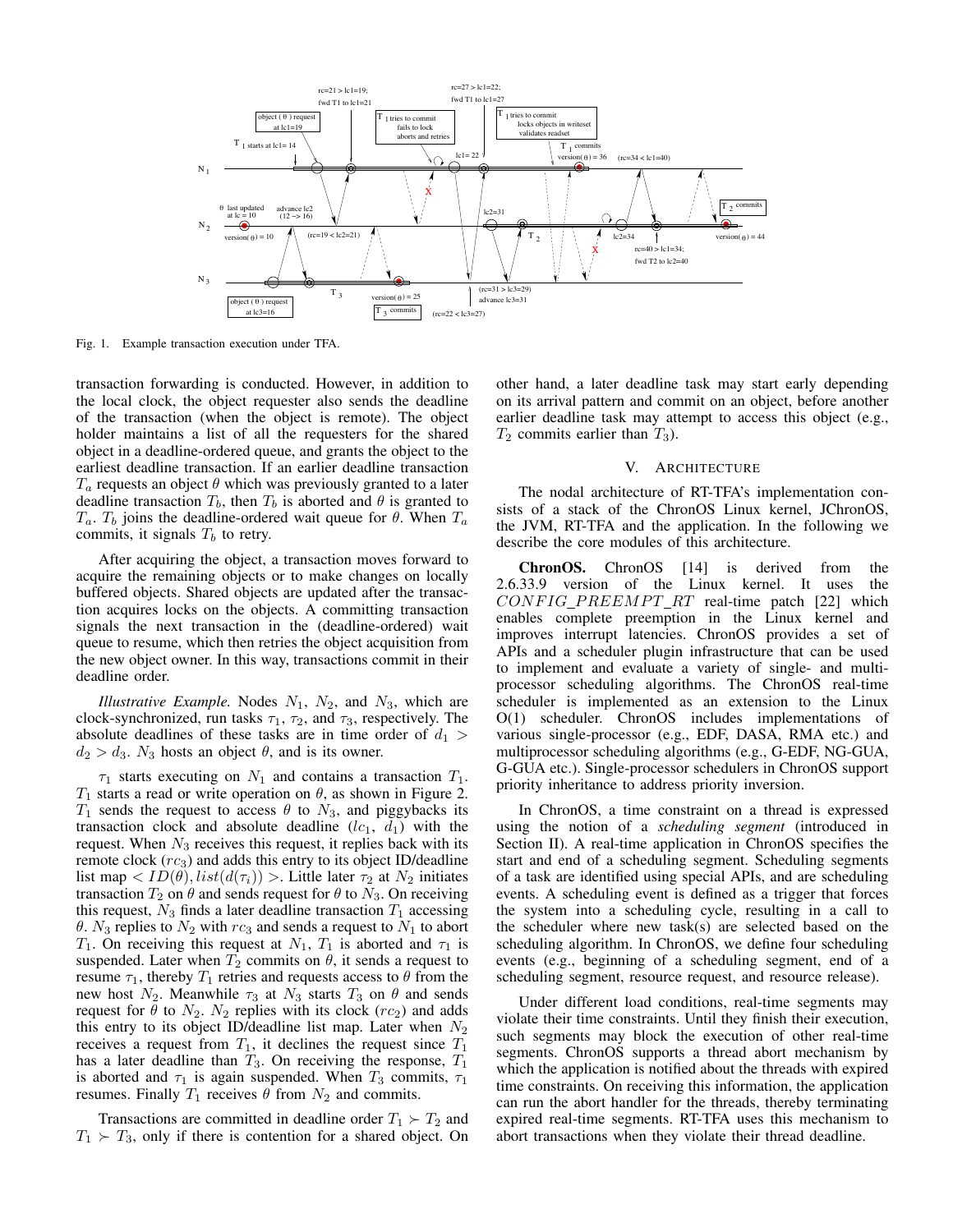

Fig. 2. Example distributed real-time transaction execution under RT-TFA.

JChronOS. In this section we present *JChronOS*, a library that extends the scheduling capabilities of ChronOS for Java programs. This is accomplished by accessing the existing ChronOS library, libchronos, through JNI. libchronos is written in C and interacts with the ChronOS scheduler through system calls to initialize the real-time scheduler, begin or end a real time segment, acquire a ChronOS mutex, etc.

JChronOS consists of two components. The first component, written in Java, provides the necessary interfaces to applications in Java. It enables Java applications to define scheduling segments and to acquire resources by simply importing the classes provided by its interface. These classes are distributed in a jar file, libjchronos.jar. When invoked, these methods call the other component of JChronOS, the native library, through JNI. The second component, maintained in Linux by the shared object libjchronos.so, provides a mechanism for converting data structures between their Java forms, and those required by libchronos, the existing ChronOS library, and its system calls. Once it has converted any arguments appropriately, libjchronos.so calls libchronos.so, marshals the data into Java objects, and returns from the JNI call.

#### VI. IMPLEMENTATION AND EVALUATION

Implementation. We implemented RT-TFA in the HyFlow Java DTM framework [23], which provides pluggable support for policies for directory lookup, transactional synchronization and recovery, and contention management. We integrated this implementation with the ChronOS real-time Linux kernel. We modified HyFlow to transparently support distributed realtime transactions: atomic sections defined within scheduling segments transparently use thread time constraints for local and remote contention management.

Experimental setting. We used a 14-nodes testbed, where each node is an AMD Opteron 1.9GHz processor. The average network delay is less than  $1ms$ . Each node ran a set of periodic tasks. Each task is composed of a fixed duration for processing non-atomic section and atomic sections. In the experiments, 5 tasks were fired at each node, resulting in 70 concurrent tasks over 50 Bank objects. Tasks were defined such that, they contained atomic sections with local and remote read/write operations, resulting in time-critical, distributed transactions. Table I shows the task details.

We used a well known benchmark for STM and DTM called Bank, a monetary application. This maintains a set of accounts distributed over bank branches, and contains two transactions: A) a read operation i.e. transfer, which

TABLE I. TASK PROPERTIES

| Task                  |     |      |      |      |          |
|-----------------------|-----|------|------|------|----------|
| Period (ms)           | 500 | 1000 | 1500 | 3000 | $\Omega$ |
| Number of transfer    |     |      |      |      |          |
| Bank objects accessed |     |      |      |      |          |

transfers a given amount between two accounts, and B) a write operation i.e. total balance , which computes the total balance for given accounts. The object size and the number of operations per object during a transaction is configurable.

We considered three competitors for RT-FTA, all of them using Java RMI and a version of the classic two-phaselocking protocol (2PL) [24]. Our first competitor  $(2PL)$ uses mutual exclusion locks to guard critical sections. The second implementation  $(2PL_{RW})$  uses readers-writer locks. The last version  $(2PL_{PI})$  uses mutual exclusion locks with distributed priority inheritance i.e., the (dynamic) priorities of transactions are propagated [25] with transactions to resolve contention on remote shared objects. The main competitor in our comparison is  $2PL_{PI}$ , which is widely used in distributed real-time systems for lock-based synchronization. Though it does not provide guarantee against deadlock, it reduces priority inversions by inheriting the priority of highest blocked task. Other competitors further highlight the blocking duration experienced by distributed tasks. We do not consider Distributed Priority Ceiling [26], because it requires prior information about the object access pattern, while in our application we do not impose such limitation.

Results. Figures 3(a) and 3(b) show the deadline satisfaction ratio (DSR) and the throughput, respectively, of RT-TFA and the three  $2PL$  versions for different percentages of read operations. All other parameters are fixed: 1 transaction per task, 14 nodes, and 50 Bank objects. DSR is the fraction of the total number of tasks that met their deadlines and throughput is the total number of successfully committed transactions/second.

RT-TFA yields comparable DSR to  $2PL$  with priority inheritance  $(2PL_{PI})$  and higher DSR than other versions of 2PL. RT-TFA underachieves against  $2PL_{PI}$  for lower percentages (e.g., <∼35%) of read operations due to the higher retry cost for aborted transactions. As percentage of read operations increase, RT-TFA outperforms all three versions of  $2PL$ , which is directly due to optimistic concurrency control: RT-TFA does lazy locking and acquires locks at the commit stage. In contrast,  $2PL$  serializes objects by acquiring the locks before entering the critical section and therefore suffers from higher cost of priority inversion.